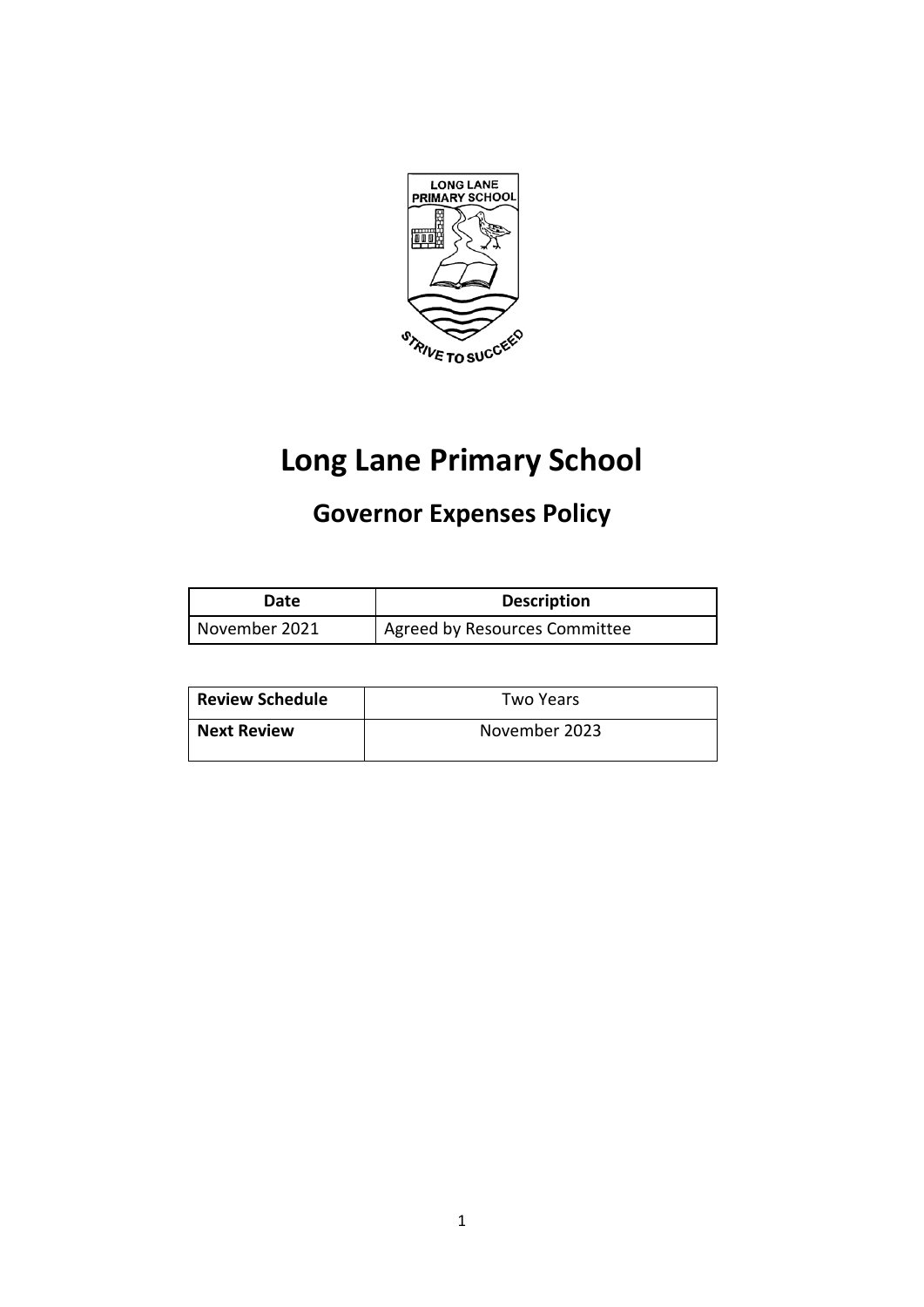#### **Aims**

To ensure equality of opportunity to serve as governors for all members of the community

#### **Responsibility**

This policy is the responsibility of the governors

#### **Policy Statement**

The policy statement has been developed in accordance with The School Governance (Roles, Procedures and Allowances) (England) Regulations 2013. These regulations give governing boards the discretion to pay allowances from the school's annual budget allocated to governors for certain allowances which they may incur in carrying out their duties. We believe that paying governors' allowances, in specific categories as set out below, is important in ensuring equality of opportunity to serve as governors for all members of the community and so is an appropriate use of school funds.

#### **Categories**

The cost of travel relating only to travel to meetings (other than meetings held at Long Lane) or training courses at the approved current rate used by West Berkshire.

Cost of care arrangements i.e., child care, babysitting, care of the elderly or dependent relative (excluding payments to a current/former spouse or partner).

Cost of training courses (only with prior approval of the FGB).

Governors will not be paid attendance allowance and will not be reimbursed for loss of earnings.

Governors who wish to make such a claim should complete and attach receipts where possible, and return it to the school business manager within two weeks of the date when the allowances were incurred.

#### **Guidance and Procedures**

A Guide To The Law For School Governors, DfE Regulations: The School Governance (Roles, Procedures and Allowances) (England) Regulations 2013